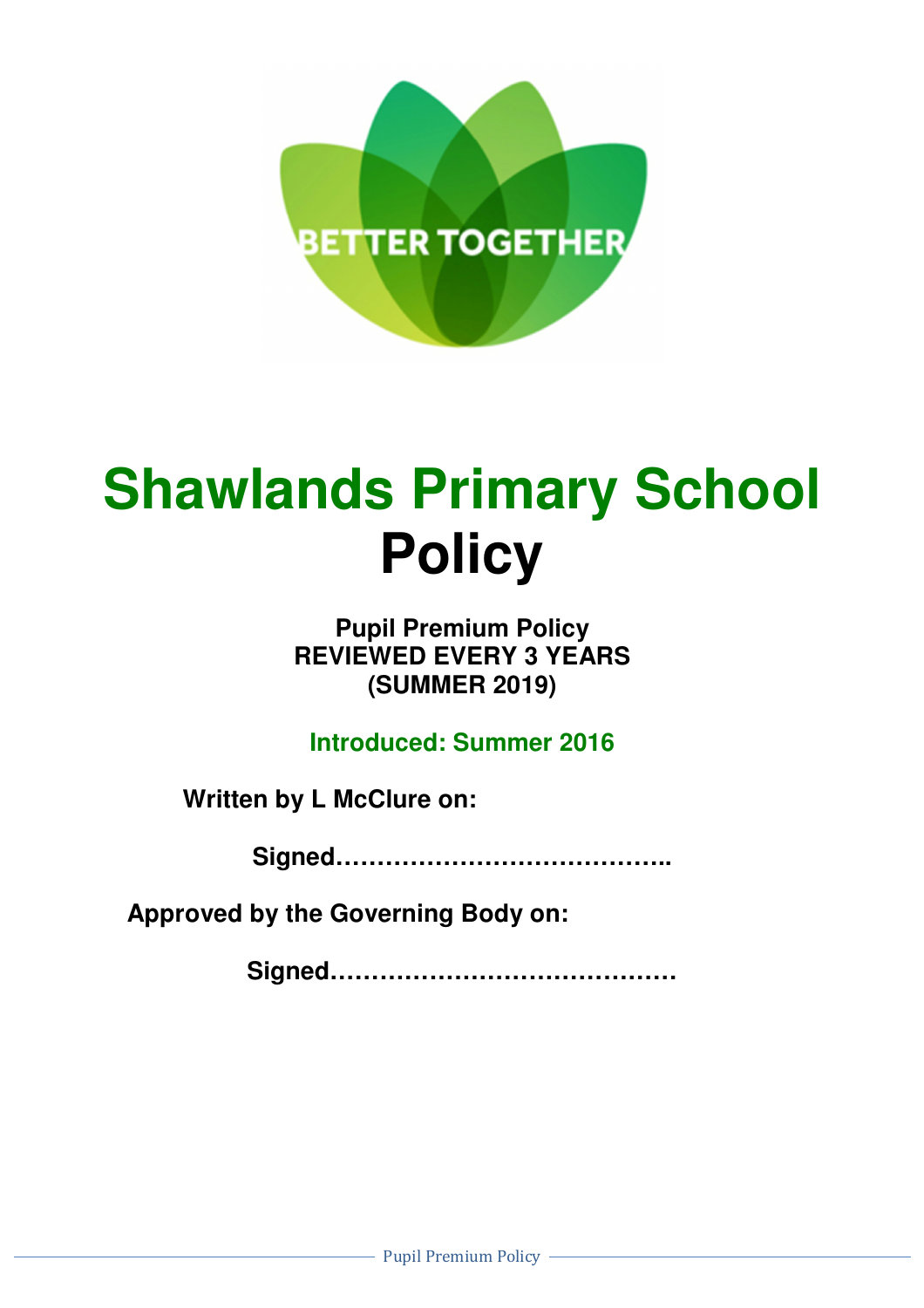

#### **PUPIL PREMIUM POLICY**

# **AIMS**

All members of staff and governors accept responsibility for 'socially disadvantaged' pupils and are committed to meeting their pastoral, social and academic needs within a caring environment. This is an essential, integral part of the spiritual development of the whole school community.

As with every child in our care, a child who is considered to be 'socially disadvantaged' is valued, respected and entitled to develop to his/her full potential, irrespective of need or background.

#### **Rationale of the pupil premium**

The pupil premium is a Government initiative that targets additional money for pupils from backgrounds who, research shows, can underachieve compared to their peers. The premium is provided in order to support these pupils in reaching their potential. The Government have used pupils entitled to Free School meals, Looked after children and pupils whose parents are in the armed forces as an indicator for deprivation, and have deployed a fixed amount of money to schools per pupil, based on the number of pupils registered for Free School meals. In making provision for socially disadvantaged pupils, the Governors of the school recognise that not all pupils who receive free school meals will be socially disadvantaged. This fixed amount of money will increase year on year throughout the term of this current Parliament.

The Government are not dictating how schools should spend this money, but are clear that schools will need to employ the strategies that they know will support their pupils to increase their attainment, and 'narrow the gap' by making good progress in school. Schools will be accountable for narrowing the gap, and there are tools used, such as school performance tables, to show the attainment of pupils who receive the pupil premium compared with their peers.

# **Provision**

In order to meet the above requirements, the Governing Body and staff of Shawlands Primary School will ensure that provision is made which secures the teaching and learning opportunities that meet the needs of all pupils.

As part of the additional provision made for pupils who belong to vulnerable groups, the SLT of the school will ensure that the needs of socially disadvantaged pupils are adequately assessed and addressed in termly data analysis and pupil progress reviews.

#### **The new Universal Free School Meals system does not affect this system and we would still like families who are eligible for Free School Meals to complete an entitlement request to allow the school to access the funds to support your child.**

The Governors also recognise that not all pupils who are socially disadvantaged are registered or qualify for free school meals. The Governors reserve the right to allocate the Pupil Premium funding to support any pupil or groups of pupils the school has legitimately identified as being socially disadvantaged.

# **The range of provision**

- Facilitating pupils access to education
- Facilitating pupils access to the curriculum

#### Pupil Premium Policy 2